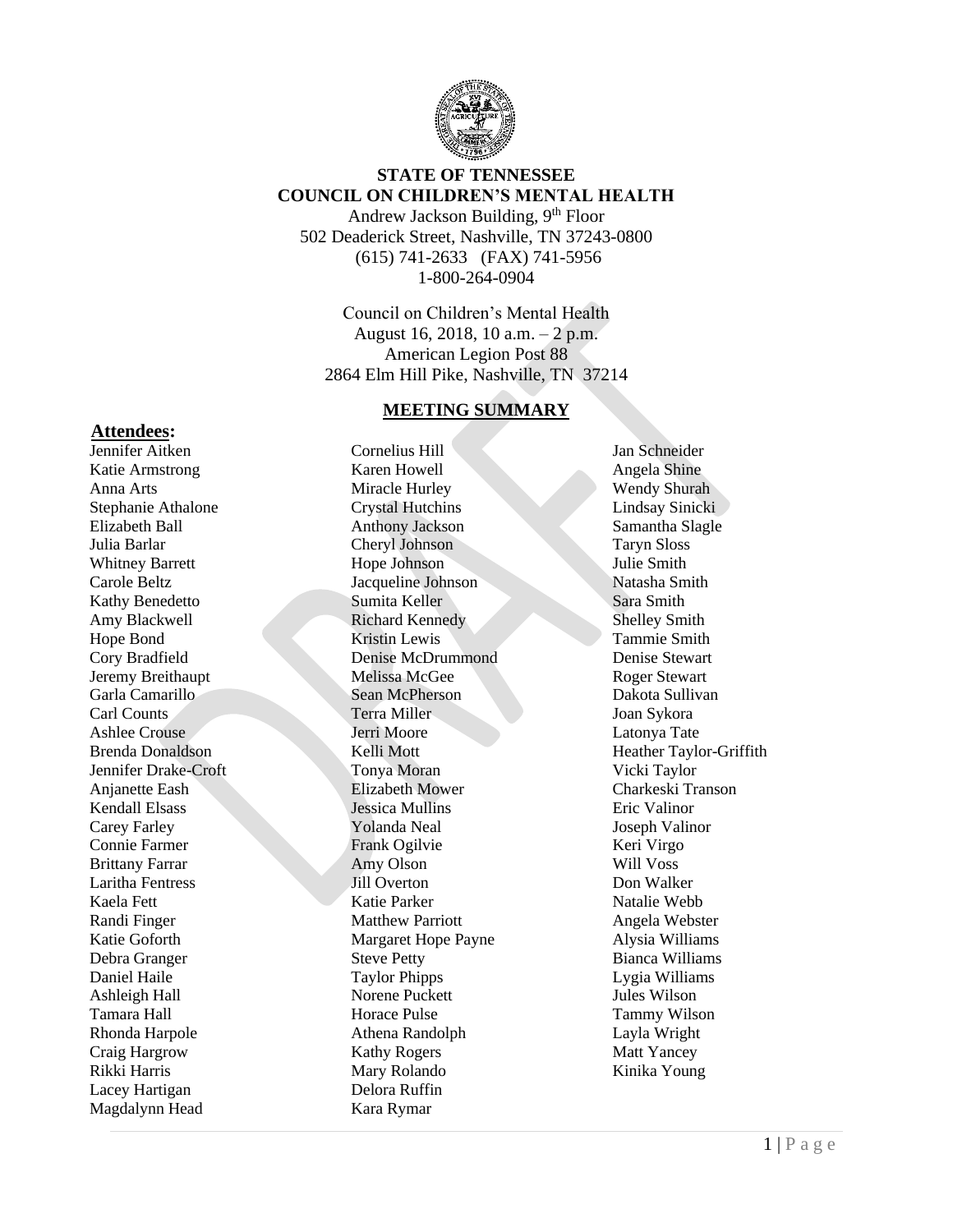### **I. Welcome, Introductions and Announcements – Richard Kennedy, Executive Director, Tennessee Commission on Children and Youth (TCCY) and Matt Yancey, Deputy Commissioner, Tennessee Department of Mental Health and Substance Abuse Services (TDMHSAS)**

Kennedy called the meeting to order at 10:00 a.m. He welcomed everyone and thanked McGee for her work with CCMH, Commissioner Williams and TDMHSAS for the wonderful partnership. Kennedy gave a brief background on the Council and thanked everyone for making attendance a priority.

Yancey reported the Juvenile Justice Task Force designated \$4.5 million dollars to the department for community-based alternatives to keep juveniles out of detention. There will be an announcement of funding soon for these services. Yancey also talked about school-based mental health and the school safety workgroup created by the Governor. He said TDMHSAS are currently in 50 schools in the state and doubling the funding for schools. An announcement of funding will also be sent out soon for this funding. Yancey announced the SOCAT Conference will be September 21-22, 2018 at the Embassy Suites in Murfreesboro. He also said the department has additional funding to add a fifth First Episode Psychosis Team in Chattanooga.

Kennedy addressed a few housekeeping matters before moving through the agenda. He thanked the staff at the American Legion Post 88. Kennedy reminded attendees the sign-in sheet is essential for reporting requirements related to the federal System of Care grant. He also asked attendees to complete to Conflict of Interest form if they have not already done so. Kennedy asked for introductions.

Angela Webster announced AIMHiTN is hosting a workshop called *Braiding the Intergenerational Experience* in conjunction with the SOCAT Conference on Thursday, September 20<sup>th</sup> from 1 p.m. to 6 p.m. Marva Lewis, PhD. will be the guest speaker. For more information, visit [http://aimhitn.org/images/AIMHiTN-SaveTheDate-BRAIDING-Conf-2018\\_1.jpg](http://aimhitn.org/images/AIMHiTN-SaveTheDate-BRAIDING-Conf-2018_1.jpg)

Kinika Young announced the Tennessee's Justice Center is accepting applications for their Student Ambassador Program. It began to promote engagement among high school students in health care advocacy. Ambassadors learn about health insurance system, best practices for advocacy, and how to engage their peers to use their voices. Send applications to Dennisse Calle, [dcalle@tnjustice.org](mailto:dcalle@tnjustice.org) or contact her at 619-815-7773.

Roger Stewart announced 32nd Annual NAMI Tennessee State Convention will take place September 27-28, 2018 at the Inn at Opryland. Visit<http://namitn.org/state-convention/> for more information. Special Early Bird Pricing ends August 31, 2018.

Jennifer Drake-Croft announced *Building Strong Brains Tennessee* Training-for-Trainers applications are now being accepted.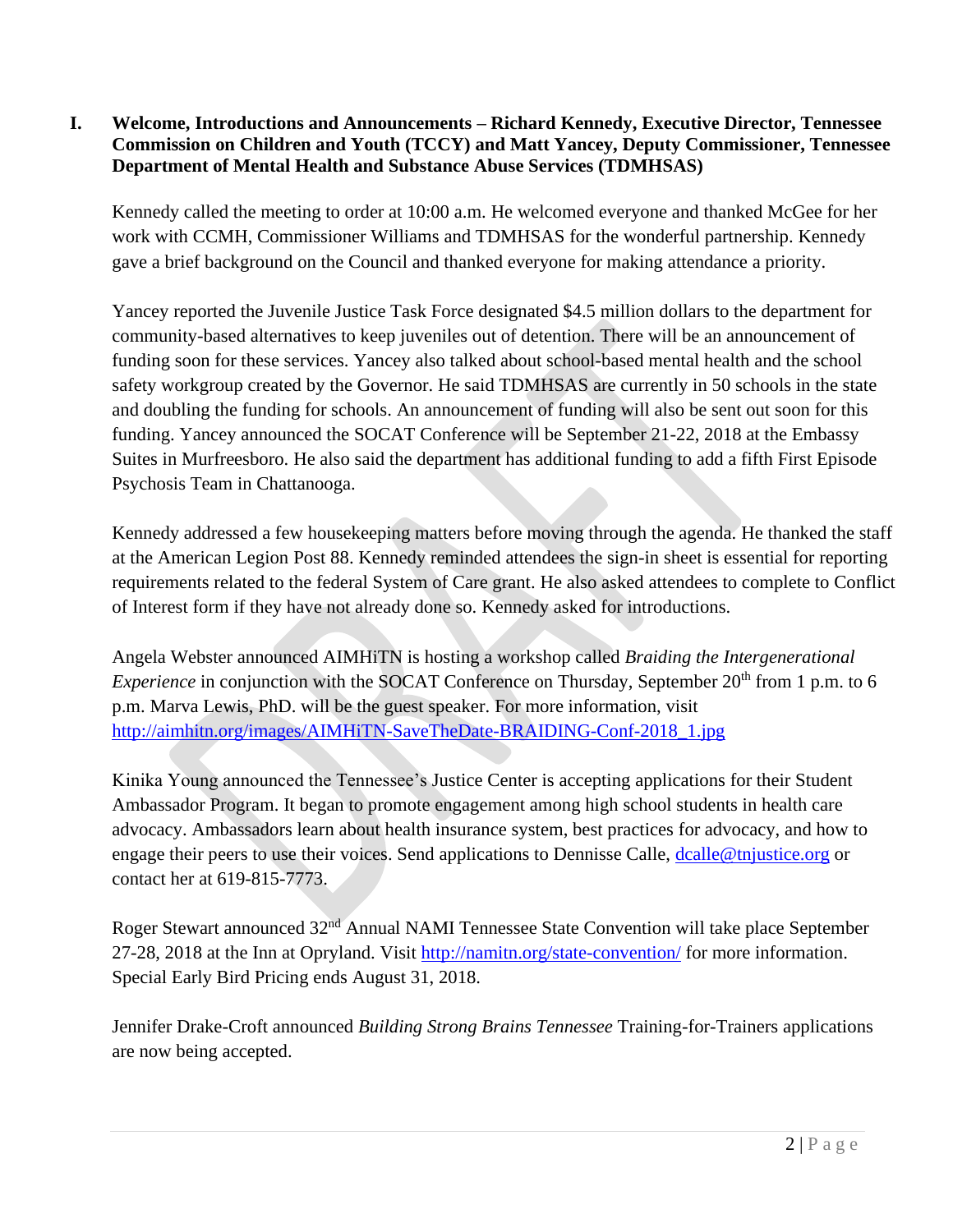Kennedy announced staff changes at TCCY. Craig Hargrow has been promoted to Deputy Executive Director and Sumita Keller has been promoted to Director of Statewide Initiatives.

### **II. Approval of Meeting Summary**

Kennedy thanked Russette Sloan of TCCY for preparing the meeting summary for the joint YTAC/CCMH meeting in Natasha Smith's absence.

**Motion to accept the June 21, 2018 meeting summary for CCMH (HARRIS) MOTIONED (BARLAR) SECONDED, PASSED UNANIMOUSLY.**

# **III. PFS Rx Student Survey 2017 – Elizabeth Mower and Lacey Hartigan, Evaluation, Management and Training (via WebEx)**

Mower provided a brief overview of the PFS-Rx Student Survey summary of findings. As part of the initiative, eight of nine PFS Rx-funded county coalitions coordinated the administration of a student survey to 8th, 10th, and 12th grade students during the 2017-18 school year to measure youth attitudes and behaviors related to alcohol and other drug misuse.

Coalitions receive survey findings in county-level weighted report summaries. Survey findings are used to inform and strengthen TDMHSAS-funded community alcohol and drug prevention needs assessment and planning efforts within the eight participating PFS Rx counties. This project is funded by the Tennessee Department of Mental Health and Substance Abuse Services.

Mower said the sample size of the PFS-Rx Student Survey was 6,800 students with a mix of more rural areas with small urban clusters. Mower reported the past month use is a measure of any reported substance use in the 30 days prior to survey administration. She shared 8.8 percent of students reported smoking part or all of a cigarette in the past month; 13.2 percent of students reported having one or more drinks of an alcohol beverage in the past month; 4.8 percent of students reported using prescription drugs that were not prescribed to them in the past month; and 10.2 percent of students reported using marijuana in the past month.

The perception of risk measuring the percentage of students associating substance use with "great" or "moderate" risk revealed 77.3 percent of students perceived "great" risk associated with smoking one or more packs of cigarettes a day; 69.2 percent of students perceived "great" risk associated with taking one or two drinks of an alcoholic beverage nearly every day; 79.3 percent of students perceived "great" risk associated with using prescription drugs not prescribed to them; and 68.3 percent of students perceived "great" risk associated with smoking marijuana once or twice a week. In the past 12 months, 41.6 percent of students reported that they talked with at least one parent about the dangers of alcohol, tobacco, or drug use.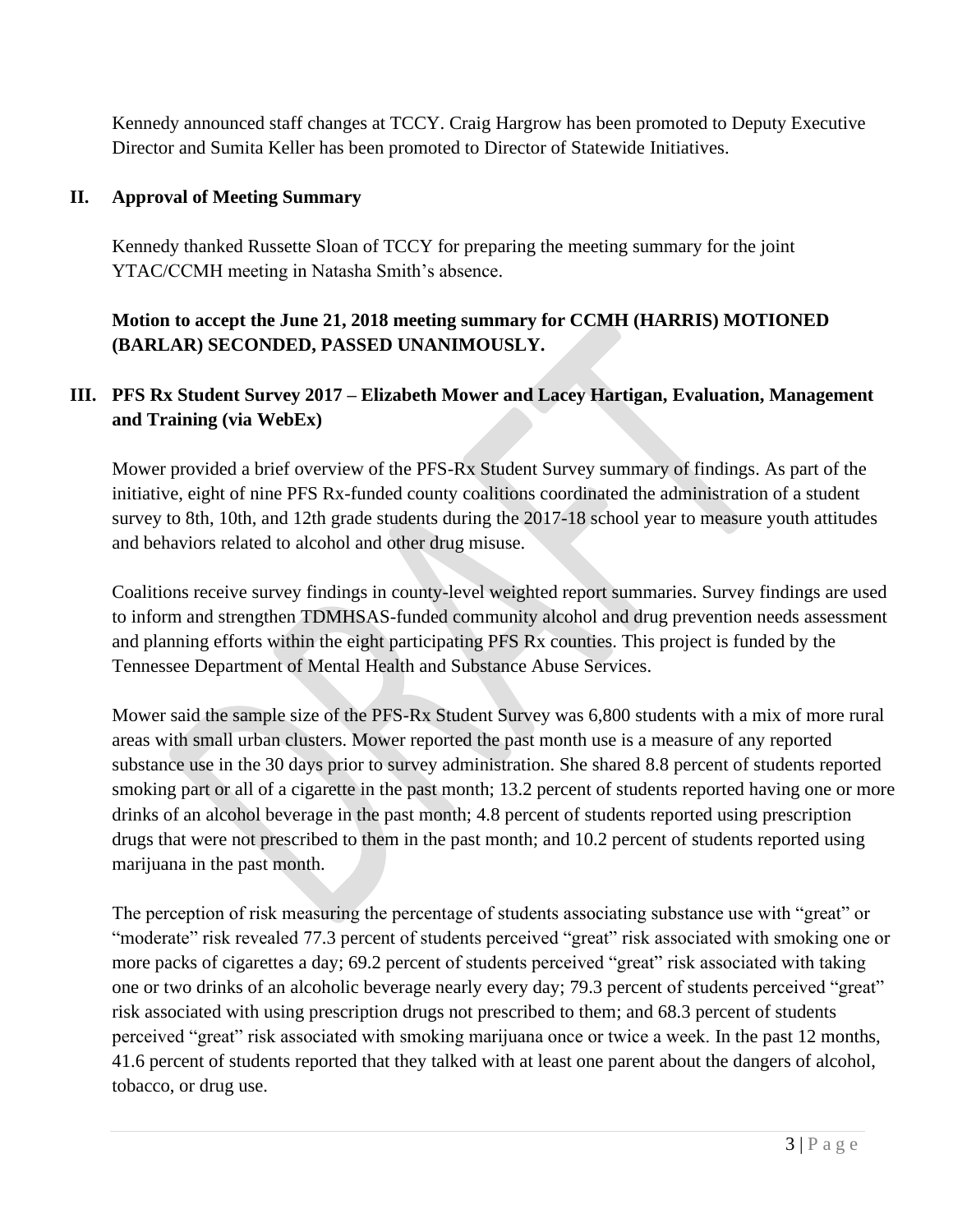Horace Pulse from TDMHSAS talked about the grant and said they are about to go into grant year five. He reported there are two major populations: Hamilton and Knox counties. These are the areas with a high level of prescription abuse. Pulse said they are moving into use of a new instrument with the Tennessee Together Student Survey. This survey will be statewide and geographically representative of east, middle, and west Tennessee.

The Tennessee Together Student Survey is a school-based survey of student alcohol, tobacco, and drug use attitudes and behaviors appropriate for youth in grades 8, 10, and 12. The survey captures student responses in the following areas of measurement (which include the four core SAMHSA Drug-Free Community measures):

- Lifetime and past month alcohol, tobacco, and illicit drug use and prescription drug misuse;
- Age of onset of alcohol, tobacco, marijuana, and prescription drug misuse;
- Ease of access to alcohol, tobacco, marijuana, and prescription drugs, and methods of obtaining alcohol or prescription drugs;
- Peer substance use:
- Riding in a car with someone who is intoxicated, or driving while intoxicated;
- Personal, peer, and parental approval of alcohol, tobacco, marijuana, and prescription drug misuse;
- Perceived risk of alcohol, tobacco, marijuana, and prescription drug misuse;
- Family communication about tobacco, alcohol, and illicit drug use and prescription drug misuse; and
- Exposure to prevention messaging regarding the dangers of prescription drug misuse and abuse.

Overall, out of 53 counties with Substance Abuse Prevention Coalitions (SAPCs), 36 have opted to participate in the 2018 fall administration. Tennessee Together is not the first youth survey in Tennessee (e.g., Youth Risk Behavior Surveillance (YRBS); TDOE School Climate). However, it will be the first to provide statewide representative data on many measures, including:

- E-cigarette use
- Prescription drug misuse
- Ease of access to drugs
- Methods of access to alcohol and other drugs
- Perception of parents' and friends' feelings about substance use
- Perception of risk related to substance use
- Communication with parents about the danger of prescription drug misuse
- Exposure to messaging regarding the dangers of prescription drug misuse

It will also be the first statewide survey for which county-level weighted reports will be available for all participating counties (assuming an adequate county participation rate).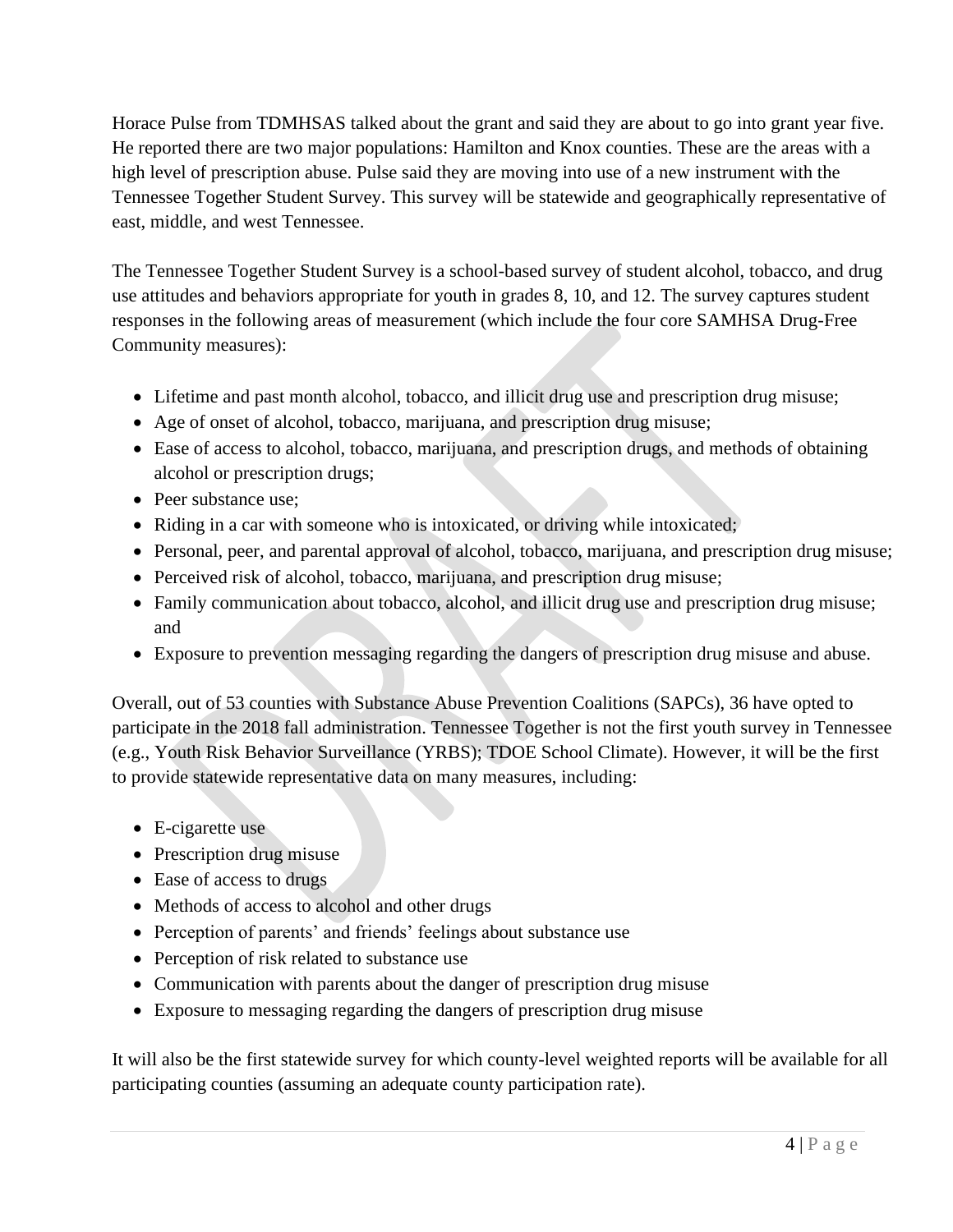The benefits of the Tennessee Together Student Survey are it provides current data on substance use attitudes and behaviors among youth in Tennessee, which will be used to inform a statewide needs assessment; provides weighted county-level reports to support local planning and prevention efforts; provides a statewide baseline for upcoming funding initiatives; and provides data on a population (youth) that is not readily available from other public data sources.

Hartigan assisted in answering questions.

Expansion of Tennessee Together has been made possible through designation from Governor Haslam's focused legislation passed during this past session.

# **IV. Drug Endangered Children – Vicki Taylor, Juvenile Justice Specialist, TCCY**

Taylor presented the Core Drug Endangered Children Training Program – A Community Awareness Training. She provided an overview of the National Alliance for Drug Endangered Children (DEC). The National DEC helps break the cycle of abuse and neglect by empowering practitioners to identify and respond to children living in dangerous drug environments. Taylor said we all are the practitioners responsible for identifying and assisting the children.

Taylor said this training program was made possible through the generosity of the Colorado Regional Community Policing Institute (CRCPI) and the U.S. Department of Justice Community Oriented Policing Services (COPS) Office. CRCPI Director Sandy Sayre was the recipient of a grant from the COPS Office to develop a national "Methamphetamine and Other Drugs Community Awareness" training program.

Formed in 2004 and incorporated as a nonprofit charitable organization in 2006, the National Alliance for Drug Endangered Children (National DEC) exists to raise awareness about the problem of drug endangered children in order to break the cycle of abuse and neglect. National DEC provides support, information and resources to all state, tribal and local DEC Alliances; non-profits; and professional organizations that serve and care for these children.

Due to technical difficulties, Taylor was unable to share videos. She explained the video "Why," revealed that often times, it is a tragic event that brings people together to make changes. The video represented the fact that it was not just one system that failed the little girl, but it was all systems. She asked people to think about what can we all do different to help change the trajectories of children's lives.

Taylor reported data revealed 2.1 million children in the United States live in homes where a parent uses illicit drugs. She said data like this is often gathered through arrest records, case involvement with child welfare, in patient treatment admissions, self-report, or other involvement with another system. Taylor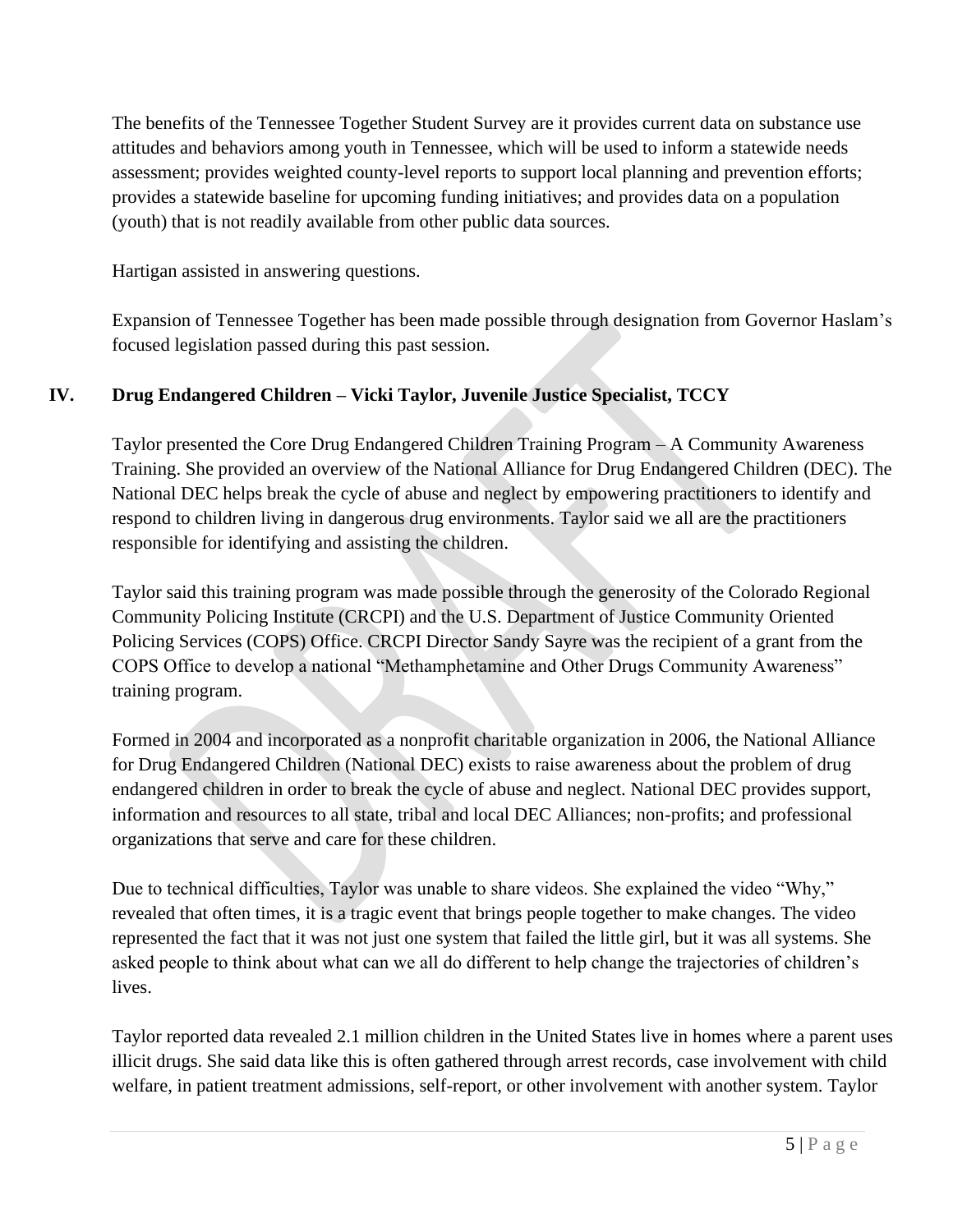said we know that there are children and parents out there in our communities that have not been identified.

Taylor said when another adult is added to the mix, the number of endangered children rises significantly. She said 9.2 million children live in homes where a parent or other adults uses illicit drugs. This may be due to a parent not usually using drugs alone. They often will use with friends, relatives, etc. Again, there are children that are not included in this number as they or their parents have not yet been identified.

Children whose parents abuse alcohol or drugs are three times more likely to be verbally, physically or sexually abused and four times more likely than other children to be neglected. Taylor highlighted the multigenerational cycle of substance abuse and reported children of parents with substance use disorders have a higher likelihood of developing substance use problems themselves.

Taylor said a discussion of the neurodevelopmental and psychosocial outcomes for drug-endangered children requires an understanding of the concept of risk. Risk as defined by the Encarta Dictionary of North America is the "chance of something going wrong; the danger that injury, damage or loss will occur." All drug endangered children are at risk. How much risk and risk for what varies.

Videos can be found at<http://www.nationaldec.org/training/coredectraining.html>

Taylor spoke briefly about the neonatal complications of maternal substance abuse. They include decreased birth weight, body length, and head circumference; possible impairment of brain development, intrauterine growth retardation; fetal distress, immune deficiency; hyperbilirubinemia (an abnormally high level of bilirubin in the blood, manifested by jaundice, anorexia, and malaise, occurring in association with liver disease and certain hemolytic anemias), hypoglycemia, intracranial hemorrhage; neonatal abstinence syndrome; pneumonia; infections, intrauterine death; and increased risk for death from sudden infant death syndrome.

Because these infants are at risk of prematurity, they frequently have low birth weights and are at increased risk for a host of related problems. These complications may include breathing problems requiring mechanical ventilation and oxygen, intracranial hemorrhage, overwhelming infections requiring antibiotics, and poor feeding, often requiring artificial feeding assistance.

Prenatal substance abuse can lead to specific medical and developmental problems for the child. For example, depending on the gestational age of the fetus when the drug was used, there may be congenital abnormalities, such as those involving the neurologic, pulmonary, renal, or digestive systems.

Additionally, a great deal of research has shown the long- term developmental and behavioral issues in children exposed to drugs and alcohol in utero. Recently, volumetric MRIs assessing the effects of intrauterine exposures to cocaine, alcohol, and cigarettes on infants' brains have shown that these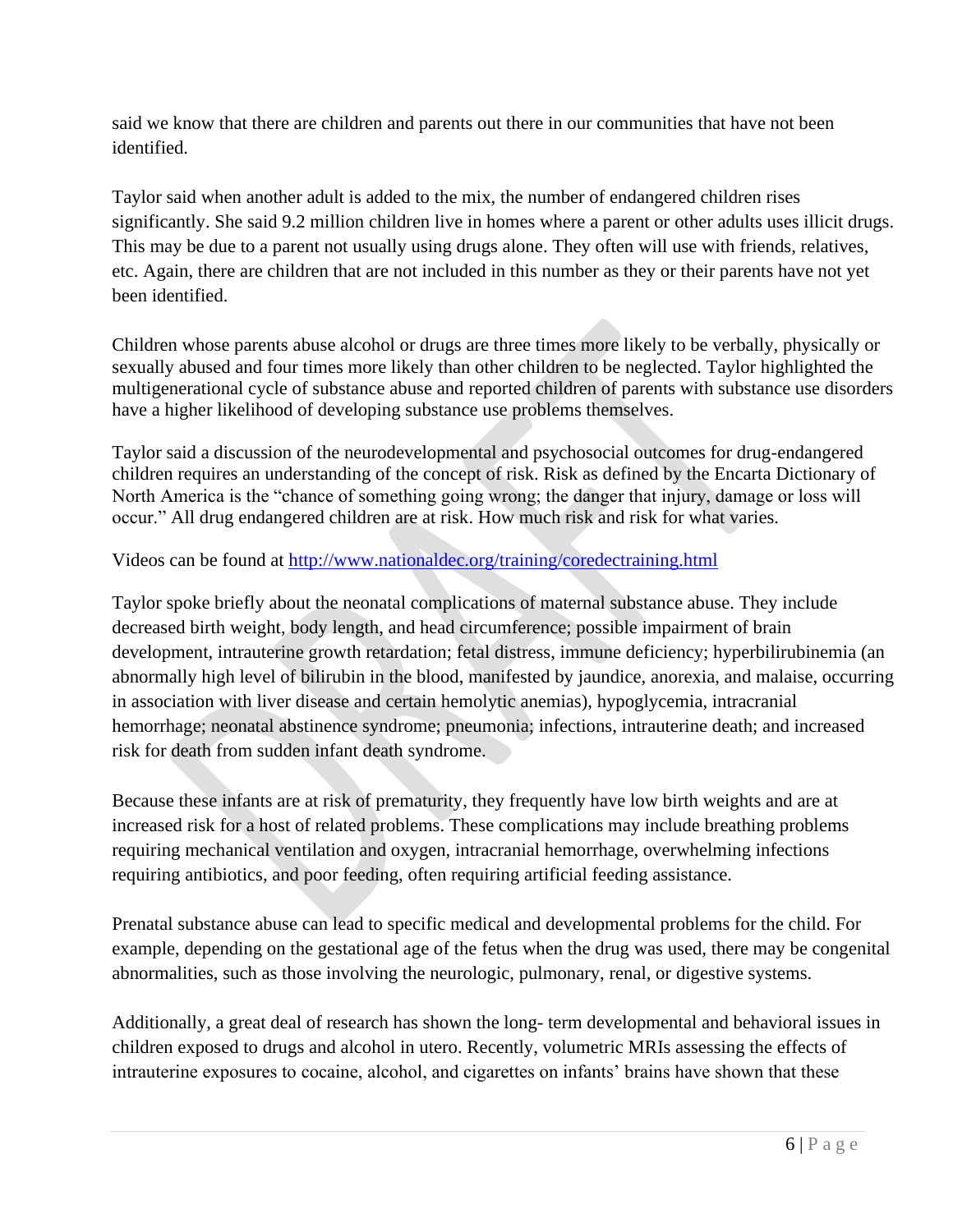exposures are individually related to reduced head circumference, cortical gray matter, and total parenchymal (specific tissue of an animal organ) volumes at school age.

Drug use is often seen differently through the eyes of different professionals. Some risks of substance abuse and drug activity may be lack of supervision, lack of necessities, violence, human/sex trafficking.

Taylor said it is important to review the use and possession, the distribution, and the manufacturing of drugs when discussing the multiple factors where illicit drug activity take place. She share a photo where in May 2007, Salt Lake City Police Department officers served a search warrant for crack cocaine at a two-bedroom apartment in a complex in downtown Salt Lake City. Upon entering the apartment, officers found several adults standing around a dining room table in the process of "rocking up" crack cocaine. After securing the adults in the front room, officers entered the two bedrooms, both of which were closed. Behind the first bedroom door, officers found a three-year-old girl wearing an old diaper sitting in a makeshift cage fashioned out of a play-pen with a closet door on top. Behind the second bedroom door, officers found a naked four-year-old boy and a pit bull. Officers described this scene as one of the most upsetting things they had encountered in their experience. Both children, who subsequently tested positive for the presence of cocaine in their systems, were removed from the home and placed with another family.

She shared another photo where a 14-month-old baby was burned on an electric stove and stuck with a hypodermic needle. The young parents were charged with endangering the welfare of a child and related offenses. The couple failed to get proper care for the baby after the child stepped on a hot electric stove burner and sustained a second-degree burn. The child, whose hair was falling out from apparent malnutrition, was also injured when a broken piece of hypodermic needle became lodged in her buttocks. The needle part was removed during a surgical procedure at The Children's Hospital of Philadelphia. A full body x-ray revealed the baby's arm was also healing from a fracture.

Taylor reported children become victims of the illicit drug trade in many ways through home invasion, abduction, ransom, drugs transported in children's items, children brought to drug buys, and children used as decoys. She shared a story where a 21-year old mother was picked up for bringing her threeyear-old son to a drug deal. The mother was arrested in a Burger King parking lot after selling a small amount of crack cocaine to someone who walked up to her car. She had been the target of police surveillance. After the drug deal went down, officers pulled up alongside the car as she pulled into Burger King's drive-thru lane. She and her passenger were arrested. The person who bought the crack was also arrested. The child was released to a family member.

Although meth labs are the most common type of drug lab discovered in the United States and pose very real dangers, we must be careful not to over-emphasize this problem as it relates to DEC. Traditional DEC training has been disproportionately focused on this issue, rendering all other drug situations as somewhat irrelevant. The same is true of manufacturing drugs such as methamphetamine, ecstasy, LSD, PCP, and THC extraction from marijuana. There is a growing trend of marijuana grows as well as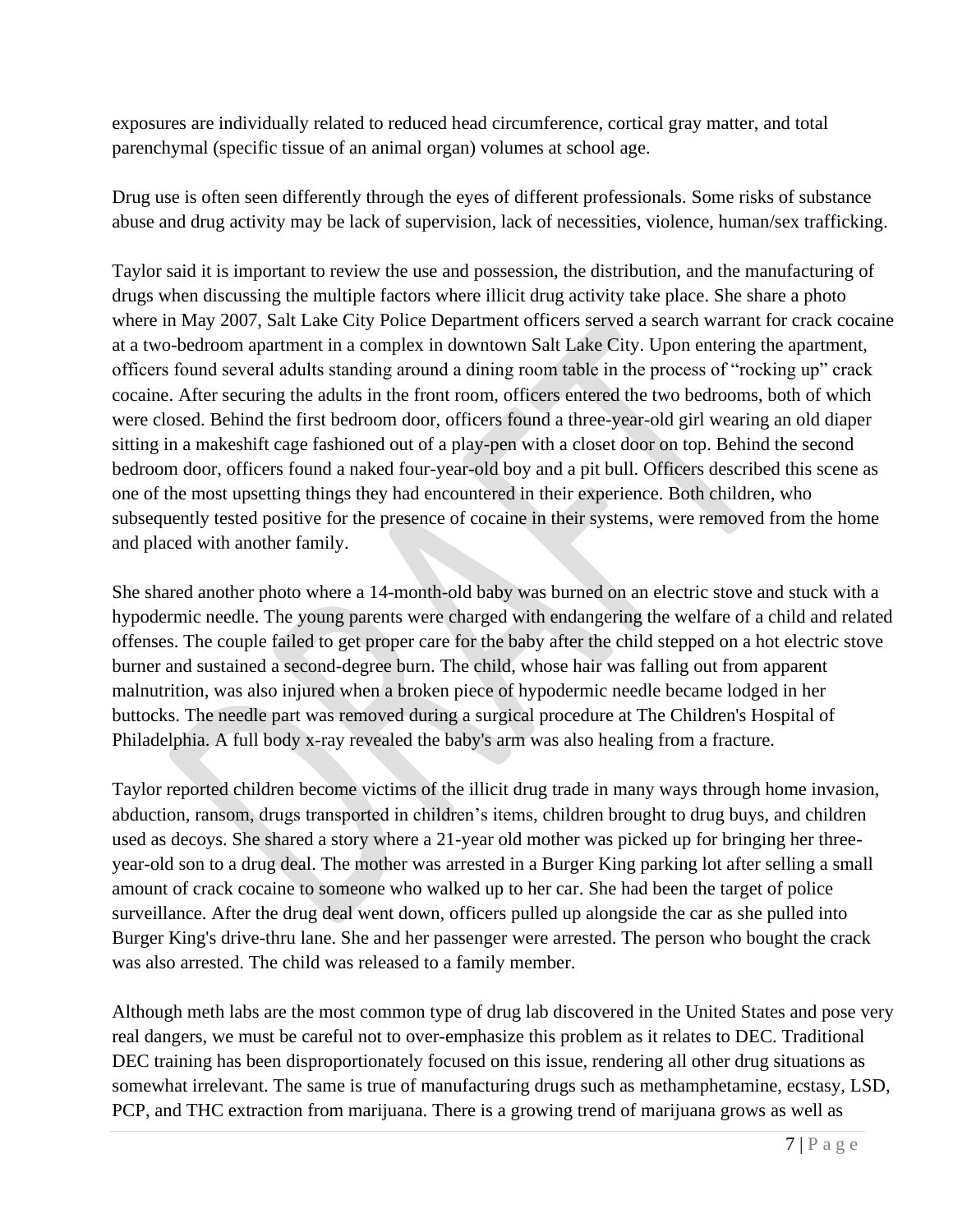marijuana extraction labs; both can be very dangerous to children and families living in or around these environments.

Taylor said drug endangered children are a high-risk population with special needs. If we are going to reach our goal of 100 percent, it is imperative that we understand those needs so that more appropriate and effective intervention strategies may be implemented. Drug endangered children require and deserve services that provide specialized training and care. At a minimum, the professionals involved in their care must have an understanding of and skill with issues related to development, attachment, posttraumatic stress disorder, hyper-vigilance, the effects of trauma, and the effects of drugs *-* both the chemicals involved in the manufacture of the drugs and the drugs themselves.

Taylor shared a slide and story of the long-term consequences of drugs and multigenerational cycle of substance abuse. On a child's 10th birthday, she told her teacher and school resource officer about drugs in her house. The Student Resource Officer (SRO) advised taskforce of the information and as search warrant was executed. The father was operating a meth lab at her house and was arrested. He called his daughter from jail and blamed her. Years later, that same daughter was arrested for felony theft. She has since been in and out of the criminal justice system on numerous occasions.

Taylor once again said we all have an intervention and prevention role to play. She reported research and clinical studies have demonstrated that the earlier the intervention, the more efficient and efficacious the outcome. It is never too early to intervene and it is never too late to intervene. It is simply that intervention must occur as soon as a child at risk is identified.

Taylor talked about understanding resiliency and moving from risk to hope. She said we are all born with an innate capacity for resilience, by which we are able to develop social competence, problem-solving skills, a critical consciousness, autonomy, and a sense of purpose. Keys to fostering resiliency are to recognize the protective factors and to recognize that assessment and intervention can help to change a child's trajectory.

Taylor talked about how collaboration is often more than what participants are doing currently. The hope for the DEC movement is the creation of collaborative effort among multiple organizations and disciplines engaged in the effort. A collaborative strategy requires a deep awareness of what each system has to offer and is willing to share. Professionals have to come together to intertwine systems for the DEC effort and base the strategies upon their best intentions of what they hope will happen in the end.

Taylor highlighted examples of changing the status quo with cigarette use and Mothers' Against Drunk Driving (MADD). She said we all can make a difference to change the trajectory of drug endangered children's lives.

Feel free to email Taylor at [Vicki.Taylor@tn.gov.](mailto:Vicki.Taylor@tn.gov)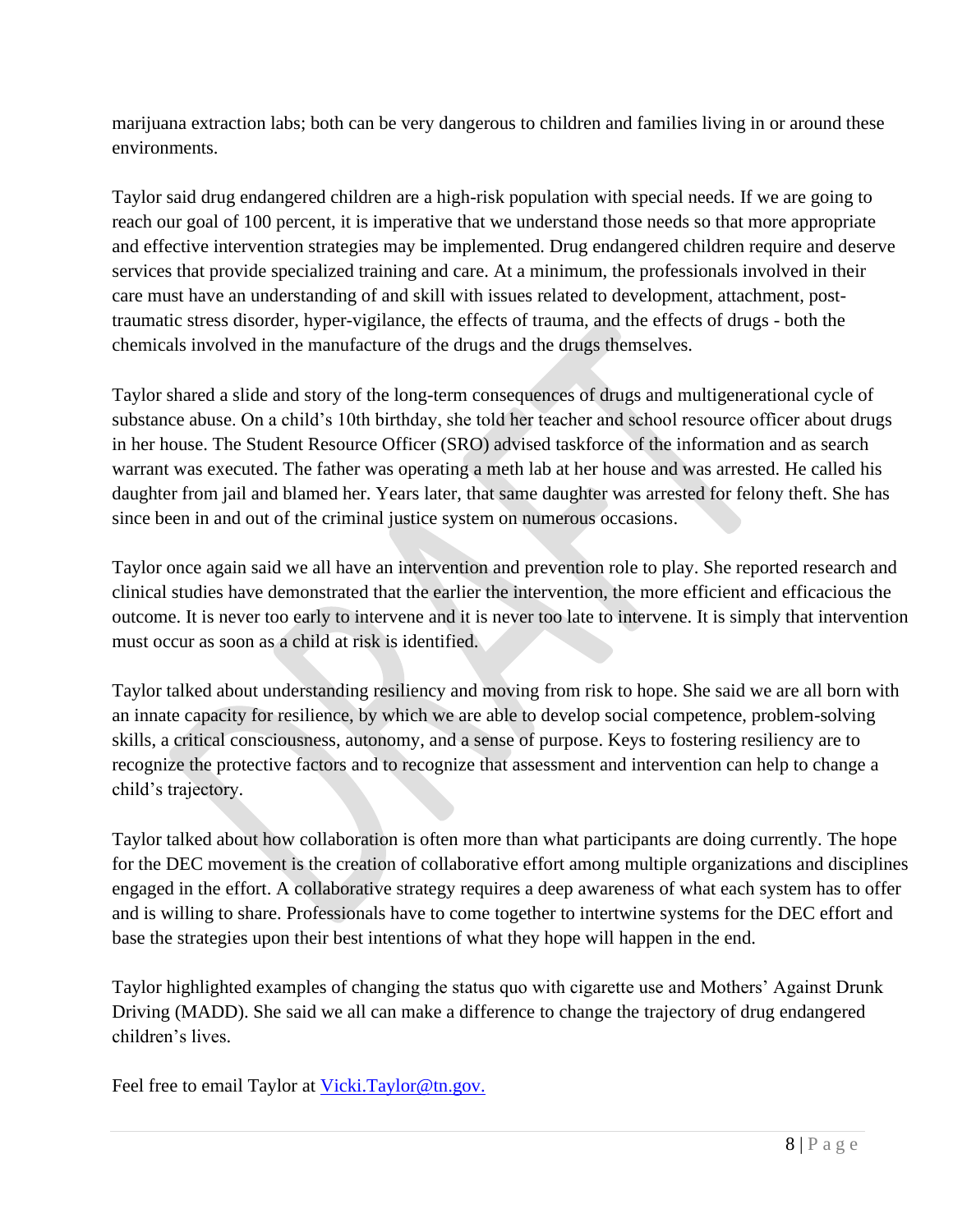## **V. Tennessee Together Media Campaign – Matthew Parriott, Director of Communications, TDMHSAS**

Parriott provided an overview on the Tennessee Together Media Campaign. It is a statewide digital effort to impact the state's opioid crisis through messaging, information, and inspiration. He shared data from the campaign to date:

- Broadcast Television 40 counties, 2.5 million people age 12 plus. Expanding to Knoxville and Tri-cities;
- Print 68 papers;
- Statewide digital Reached almost two million people and had more than 10 million impressions;
- Facebook video 6.5 million impressions, almost one million actions (likes, shares, clicks, etc.);
- Targeted video 1.9 million impressions;
- Broadcast Television (Nashville Market) 21.7 million impressions age 12 plus and covering 93 percent of the market; and
- Local newspaper 700,000 a week readership with 3.5 million impressions.

Parriott said they recently expanded to Knoxville and Tri-Cities this August and are planning to add Memphis and Chattanooga after the election. They are on the Titans Radio Network. Video ads showing real people and who this is impacting can be found at [www.tn.gov/opioids.](http://www.tn.gov/opioids) More about the campaign can be found at https://www.tn.gov/opioids/about-tn-together/tn-together-media-campaign.html.

# **VI. Recovery Courts Dekalb County – Norene Puckett, Recovery Court Director**

Puckett talked about adult and juvenile recovery courts. The American criminal justice system holds more than 2.3 million people in 1,719 state prisons, 102 federal prisons, 2,259 juvenile correctional facilities, 3,283 local jails, and 79 Indian Country jails as well as in military prisons, immigration detention facilities, civil commitment centers, and prisons in the U.S. territories.

Drug addiction is a chronic, relapsing brain disease that is characterized by compulsive drug seeking and use, despite harmful consequences. Puckett said alcohol is included in this definition. Addiction is a treatable disease and physical dependence does not equal addiction or substance use disorder (SUD).

Puckett described how drugs affect various areas of the brain. She said it affects how the brain works, its structure, and can last a long time. She provided examples of the basal ganglia: "reward circuit," extended amygdala: "stress circuit," and the prefrontal cortex: "the go circuit." Puckett said opioids affect the brain stem, control basic critical functions for life, heart rate, breathing, and sleeping.

A drug court is a special court given the responsibility to handle cases involving offenders with substance use disorders (SUDs) through comprehensive supervision and treatment services. There is strict accountability by having regular and random drug tests, weekly court appearances, immediate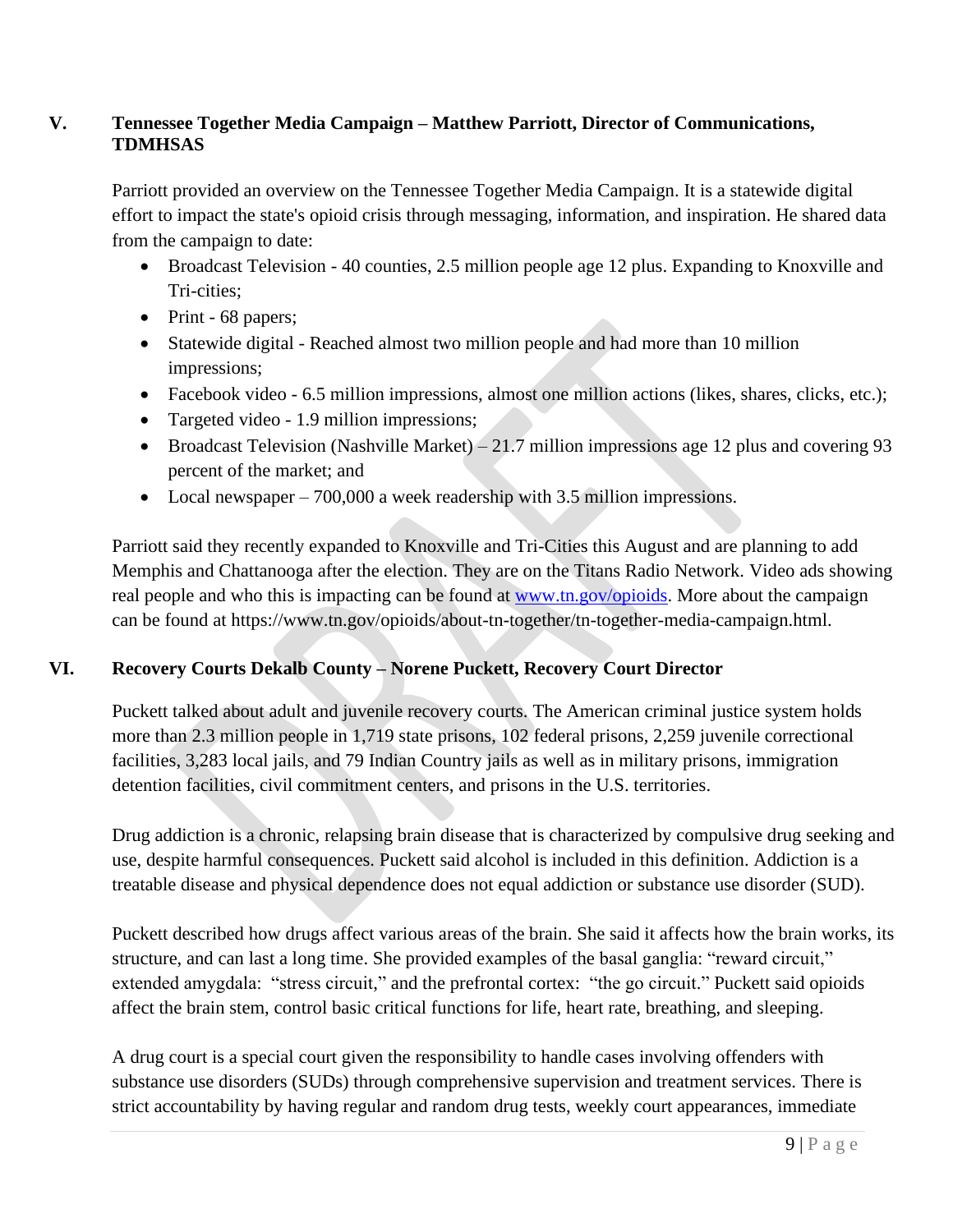sanctions for program infractions, and immediate rewards for progress. Drug courts are referred to as recovery courts in Tennessee, acknowledging the holistic nature of the recovery court intervention.

Recovery courts save lives every single day by employing a holistic approach that goes beyond simply treating SUDs. They improve education, employment, housing, and financial stability; promote family reunification; reduce foster care placements; and increase the rate of mothers with SUDs delivering fully drug-free babies. A treatment team is responsible for implementing daily operations of a specialized docket. The team usually consists of the judge, prosecuting attorney, defense attorney, coordinator, case manager, probation officer, licensed treatment provider and law enforcement. Recovery courts bring the full weight of all intervenors to bear to provide accountability and support to individuals willing and eligible for recovery court.

Recovery Courts is a voluntary program and eligible to those who are high risk with high needs. Participants must be able to participate in all aspects of the program and reside in the area in which the recovery court has jurisdiction. Recovery courts do not accept violent charges like sex crimes or crimes against others. Veterans are the exception.

Puckett reported nationwide, 75 percent of the recovery court graduates have remained arrest-free at least two years after leaving the program. She said recovery courts also save money. The average savings is \$20,000 a year per inmate. Recovery court pays \$3,000 per person. She said Dekalb saved \$500,000 in just incarceration costs.

Puckett provided a history lesson with drug courts. Miami had the first drug court in 1989 during the "War on Drugs." Juvenile Drug Courts were established in the mid-1990s. There are approximately 460 now worldwide. There are over 3,100 Drug Courts in Operation in the United States and its Territories. As of May 2018, half are Adult Treatment Drug Courts according to the National Criminal Justice Reference Service. Puckett said Tennessee has 73 Recovery Courts - Adult (46), Juvenile/Family (9), DUI (4), Mental Health (8), and Veterans Treatment Courts (6). Tennessee established its first drug/recovery court in 1997.

Puckett explained what happens at recovery court. Recovery court typically lasts 18-24 months (General Sessions is the exception). The participants have treatment (inpatient, outpatient, individual counseling, group therapy, etc.); self-help groups; two to four random drug screenings per week; supervision; status hearings weekly (tapering throughout progression); employment/education services; prosocial activities; community service; and deal with mental health, medical, child custody issues, drivers' licenses, etc.

Puckett showed three episodic videos of people helped by recovery courts. She reported 8.7 million children have parents who need treatment for a substance use disorder. Out of the 269,509 children who entered foster care during the 2015 fiscal year, 90 percent did not receive needed treatment services for a substance use disorder.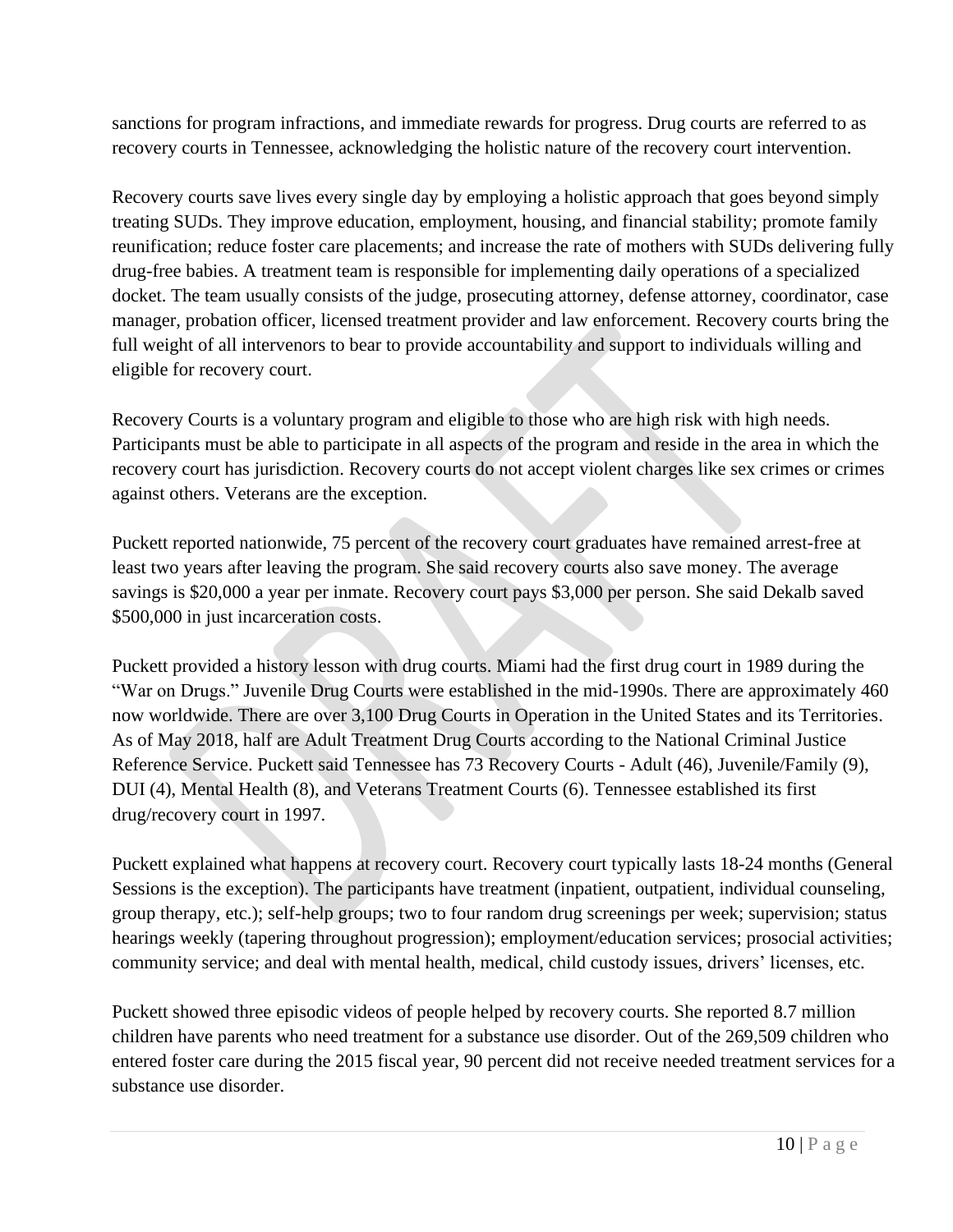Tennessee recovery courts are Bradley County Juvenile Court, Davidson County Adolescent Drug Court, Davidson County Family Court, DeKalb County Juvenile Recovery Court, Hamilton County Juvenile Drug Court, Knox County Juvenile Drug Court, Putnam County Juvenile Drug Court, and White County Juvenile Drug Court.

Puckett discussed Juvenile Drug Treatment Courts. She said a juvenile drug court is a docket within a juvenile court, to which selected delinquency cases and in some instances status offenders, are referred for handling by a designated judge. The youth referred to this docket are identified as having problems with alcohol and/or other drugs. During the program, the juvenile treatment court team meets frequently (often weekly), determining how best to address the substance abuse and related problems of the youth and his or her family that have brought the youth into contact with the justice system.

Puckett said 85 percent of children in the child welfare system stay home or go home family-centered treatment is thus crucial for family well-being. Many youth in child welfare and court systems are affected by parental SUDs, treating the whole family provides the best outcomes. Effective familycentered treatment requires cross-systems coordination, collaboration and service integration; a multidisciplinary team of qualified professionals; and, the leveraging of all available partner and community resources.

For more information on referring someone to a Tennessee Recovery Court, please go to www.tarcp.org and find the court directory to locate a program in your area or call Marie Crosson, Executive Director TARCP at 615-939-2872 or Liz Ledbetter, TDMHSAS Recovery Court Administrator at 615-532-3411. Tennessee REDLINE's number is 1-800-889-9789. It is a free hotline for up to date referrals for alcohol, drugs, problem gambling and other addiction information.

Norene Puckett can be reached at [Norene.drugcourt@gmail.com](mailto:Norene.drugcourt@gmail.com) or 615.215.8690.

# **VII. SOCAT Update – Keri Virgo, Director of SOCAT, Tennessee Department of Mental Health and Substance Abuse Services**

Virgo said SOCAT is entering its third year on October 1<sup>st</sup>. They are hosting various conferences and trainings and she encouraged everyone to visit the website at<http://socacrosstn.org/> for a calendar of events and trainings. She thanked Tennessee Voices for Children for partnering with TDMHSAS for the Peer Leadership Conference for Family Support Specialists and Youth.

Virgo reported a delegation of 60 from Tennessee attended the week-long 2018 University of Maryland Baltimore Training Institutes in late July. This biennial event has been the premier convening of leaders in systems of care for children, youth, and young adults with behavioral health challenges and their families. This year's theme was LEADING CHANGE: Integrating Systems and Improving Outcomes in Behavioral Health for Children, Youth, Young Adults, and Their Families, builds upon decades of